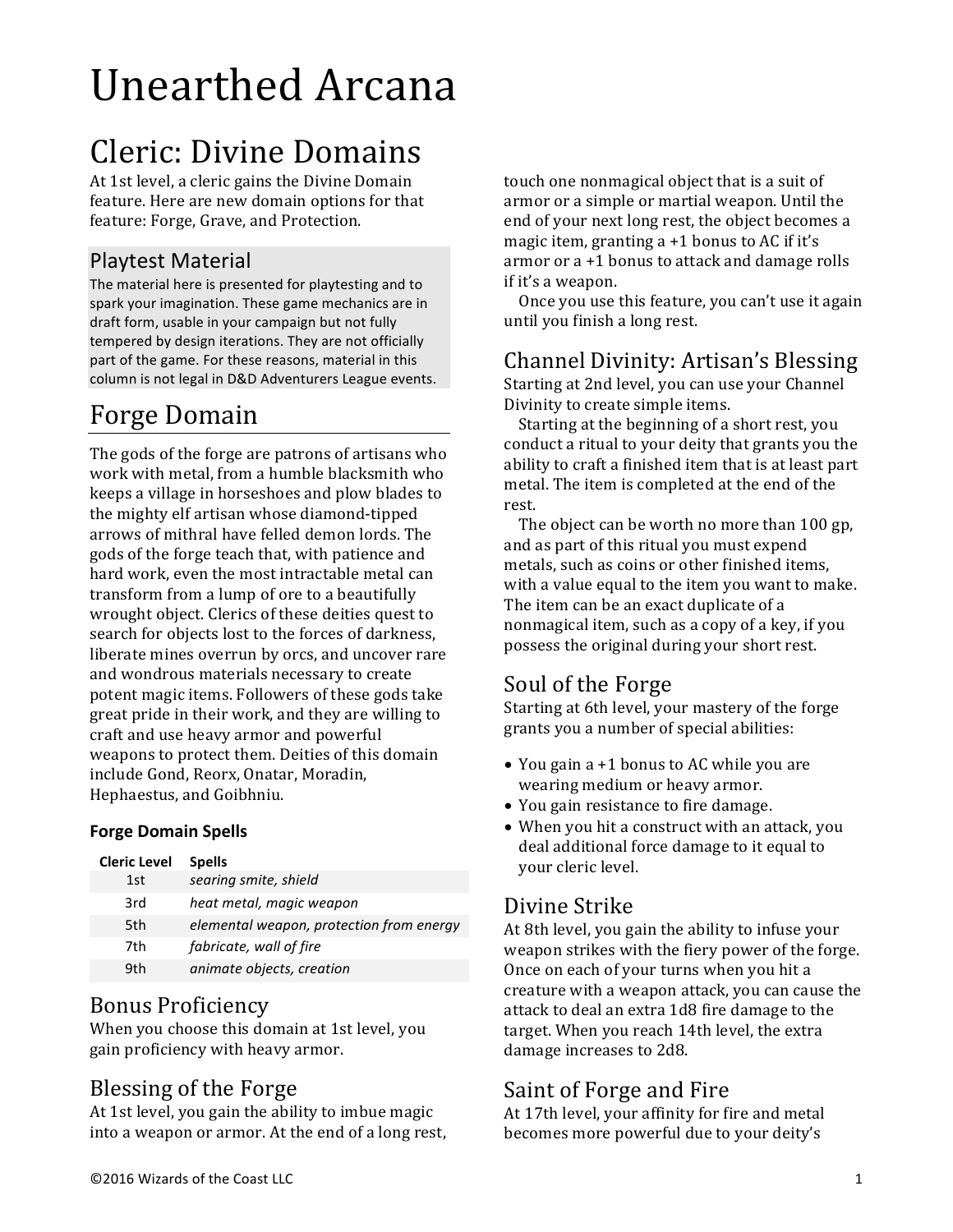blessing. You gain immunity to fire damage, and while you're wearing heavy armor, you have resistance to bludgeoning, piercing, and slashing damage from nonmagical attacks.

## Grave Domain

Gods of the grave watch over the line between life and death. To these deities, death and the afterlife are a foundational part of the multiverse's workings. To resist death, or to desecrate the dead's rest, is an abomination. Deities of the grave include Kelemvor, Wee Jas, the ancestral spirits of the Undying Court, Hades, Anubis, and Osiris. These deities teach their followers to respect the dead and pay them due homage. Followers of these deities seek to put restless spirits to rest, destroy the undead wherever they find them, and ease the suffering of dying creatures. Their magic also allows them to stave off a creature's death, though they refuse to use such magic to extend a creature's lifespan beyond its mortal limits.

#### **Grave Domain Spells**

| <b>Cleric Level</b> | <b>Spells</b>                      |
|---------------------|------------------------------------|
| 1st                 | bane, false life                   |
| 3rd                 | gentle repose, ray of enfeeblement |
| 5th                 | revivify, vampiric touch           |
| 7th                 | blight, death ward                 |
| 9th                 | antilife shell, raise dead         |
|                     |                                    |

#### **Bonus Proficiency**

When you choose this domain at 1st level, you gain proficiency with heavy armor.

#### Circle of Mortality

At 1st level, you gain the ability to manipulate the line between life and death. When you cast a spell that restores hit points to a living creature currently at 0, treat any dice rolled to determine the spell's healing as having rolled their maximum result. In addition, if you have the *spare the dying* cantrip, you can cast it as a bonus action.

#### Eyes of the Grave

Starting at 1st level, you gain an innate sense of creatures whose existence is an insult to the natural cycle of life. If you spend 1 minute in uninterrupted contemplation, you can determine the presence and nature of undead creatures in the area. This detection extends up to 1 mile in

all directions. You learn the number of undead and their distance and direction from you. In addition, you learn the creature type of the undead in that area that has the highest challenge rating.

Once you use this feature, you can't use it again until you finish a long rest.

#### Channel Divinity: Path to the Grave

Starting at 2nd level, you can use your Channel Divinity to mark another creature's life force for termination.

As an action, you touch a creature. The next time that creature takes damage from a spell or an attack from you or an ally, it is vulnerable to that spell or attack's damage. If the source of damage has multiple damage types, the creature is vulnerable to all of them. The vulnerability applies only to the first time that source inflicts damage, and then ends.

If the creature has resistance or is immune to the damage, it instead loses its resistance or immunity against that spell or attack when it first applies damage.

#### Sentinel at Death's Door

Starting at 6th level, you gain the ability to impede death's progress. As a reaction when you or an ally that you can see within 30 feet of you suffers a critical hit, you can turn that attack into a normal hit. Any effects triggered by a critical hit are canceled.

Once you use this feature, you can't use it again until you finish a short or long rest.

#### Divine Strike

At 8th level, you gain the ability to infuse your weapon strikes with divine energy. Once on each of your turns when you hit a creature with a weapon attack, you can cause the attack to deal an extra 1d8 necrotic damage. When you reach 14th level, the extra damage increases to 2d8.

#### Keeper of Souls

At 17th level, you gain the ability to manipulate the boundary between life and death. When an enemy you can see dies within 30 feet of you, you or one ally of your choice that is within 30 feet of you regains hit points equal to the enemy's number of Hit Dice. You can use this feature as long as you aren't incapacitated, but no more than once per round.